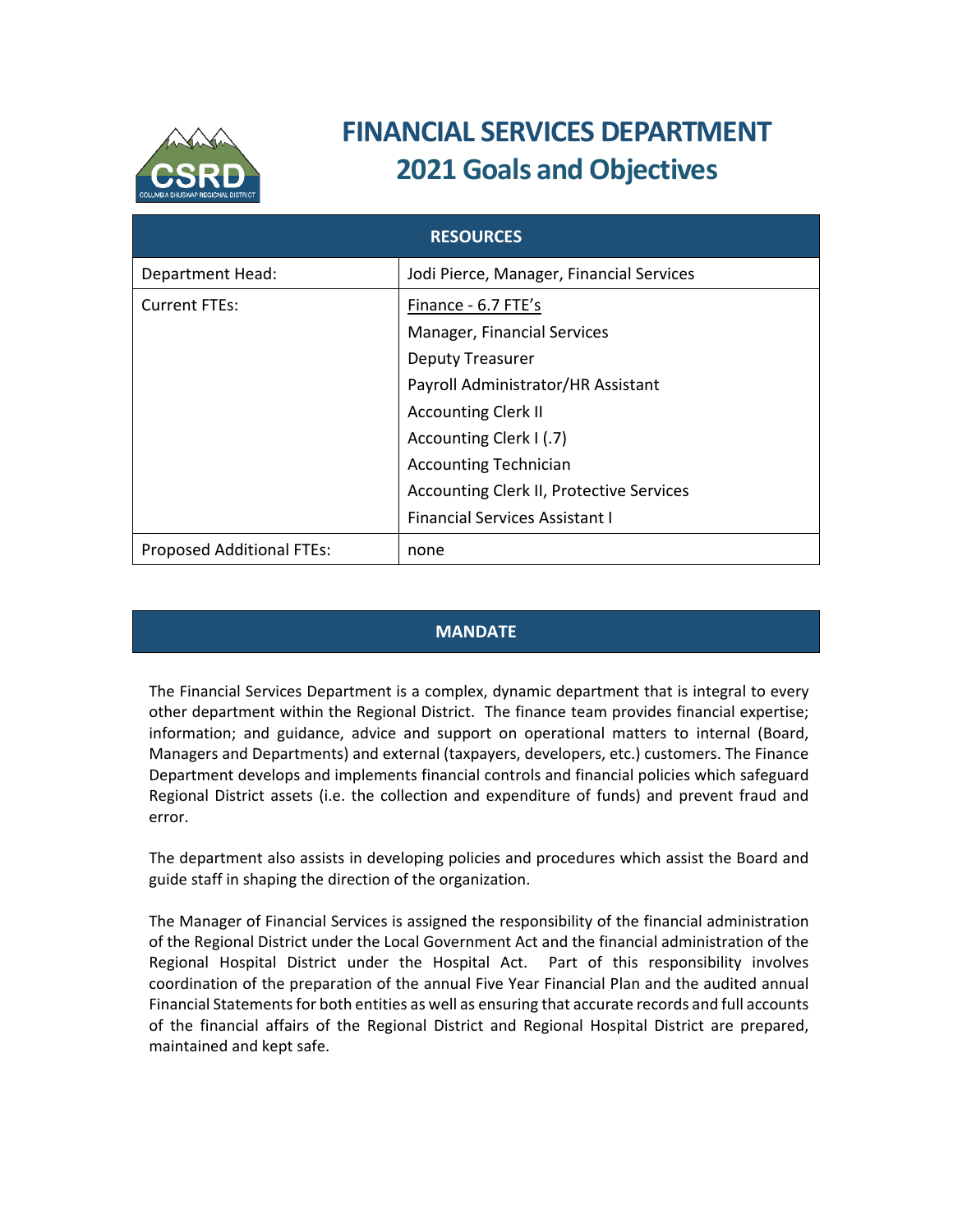## *Guiding Document: 2019 – 2022 STRATEGIC PLAN*

#### *General and Responsible Government*

- $\checkmark$  Prepare annual Five Year Financial Plan in detail and high level summary; prepare annual Year‐End Financial Statements; complete annual Local Government Data Entry (LGDE) asrequired by the Province; and prepare annual Statement of Financial Information (SOFI) documents.
- Ensure adherence to all legislation including, but not limited to, *Local Government Act, Financial Information Act, Hospital Act, Income Tax Act, Employer Health Tax Act, Public Sector Pension Plan Act, Provincial Sales Tax Act,* and *Excise Tax Act.*
- $\checkmark$  Ensure Gas Tax project eligibility and complete comprehensive annual Gas Tax Report due June 30 to UBCM.
- $\checkmark$  Annual submission of tax requisitions for CSRD and NOCSRHD to the Province and member municipalities.
- $\checkmark$  Annual review of parcel tax roll for all parcel tax funded services.
- $\checkmark$  Provide support and resources to Operations Management in developing a comprehensive asset management plan and assisting in populating the software with accurate data to ensure strong fiscal stewardship and careful management of public assets.
- $\checkmark$  Begin implementation of new Public Sector Accounting Board standards such as Asset Retirement Obligations which must be included in the 2022 Financial Statements.
- $\checkmark$  Continued support for work with land leases and invoicing Rail Trail Corridor lessee's.
- $\checkmark$  Continue to review and update bylaws, policies and procedures to ensure they are kept current and relevant. All CSRD policies are available on the CSRD website for Directors, staff and public access.
- $\checkmark$  Ongoing completion of financial reporting for grants (Strategic Priorities, Rural Dividend, Bike BC, etc.).
- $\checkmark$  Consult with Electoral Area Directors regarding budgets for specific Electoral Area functions.
- $\checkmark$  Ensure cost effective policies and procedures are in place and continue to develop cost effective, practical solutions to local and regional service challenges.